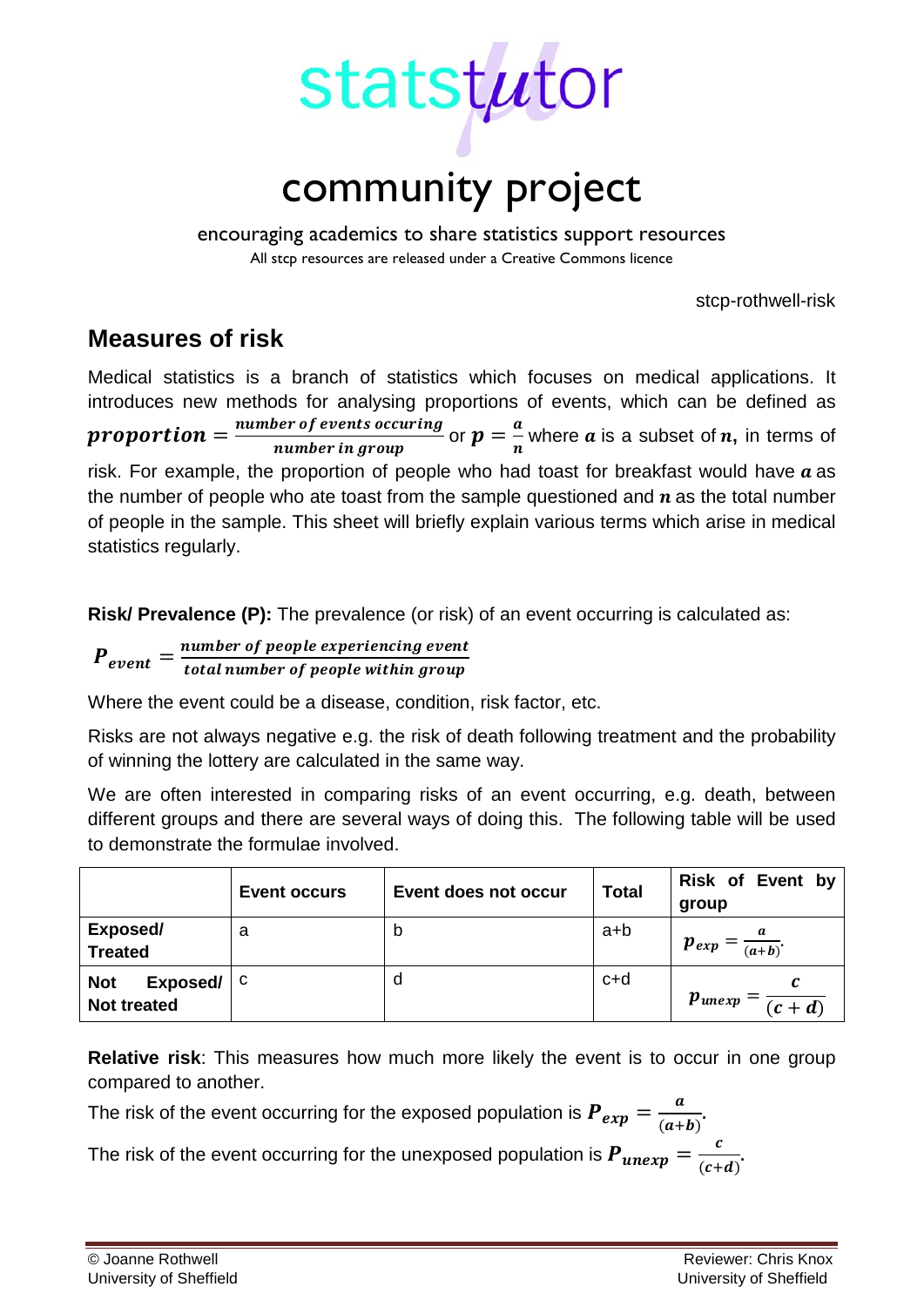Relative risk =  $RR = \frac{risk\,of\,event\,in\,exposed\,group}{risk\,of\,event\,in\,unexposed\,group} = \frac{P_{exp}}{P_{unexp}} =$  $\overline{a}$  $(a + b)$  $(c+d)$  $=\frac{a(c+d)}{c(a+b)}$ 

This is sometimes called a Risk Ratio. If  $RR > 1$  then the risk of disease for the exposed group is larger than the risk of disease for the unexposed group.

**Example:** A randomised controlled trial investigated mortality rates over a year for 300 patients with lung cancer. The first group received a new chemotherapy treatment for lung cancer (New treatment) and the other the standard chemotherapy treatment (Control treatment).

|                   | Died | Survived | Total         | Risk of dying   |
|-------------------|------|----------|---------------|-----------------|
| Control treatment | 50   | 50       | 200           | $50/200 = 0.25$ |
| New treatment     | I O  | 90       | $100^{\circ}$ | $10/100 = 0.1$  |

The relative risk is  $\frac{risk\,of\;dying\;in\;countrol\;group}{risk\;of\;dying\;in\;new\;treatment\;group} = \frac{0.25}{0.1} = 2.5$ . This means that those in the control group were 2.5 times more likely to die than those in the treatment group. The relative risk is interpreted in terms of the risk of the group in the numerator. This means that when calculating relative risks, it is easier to use the group with the highest risk in the numerator.

Sometimes a confidence interval is reported with the Relative Risk calculated from a sample. A confidence interval gives a range of values for the population relative risk.

**95% Confidence Interval (CI)** for a RR: For large samples this can be calculated using the natural logarithm (ln) because the confidence interval is not symmetrical.

First the variance of  $ln(RR)$  needs to be calculated:

$$
Var(lnRR) = \frac{1}{a} - \frac{1}{a+c} + \frac{1}{b} - \frac{1}{b+d} = \frac{1}{50} + \frac{1}{50+10} + \frac{1}{150} + \frac{1}{150+90} = 0.0475
$$

95% Confidence interval for the ln(RR):

 $\ln(RR) \pm 1.96 \times \sqrt{Var(lnRR)} = \ln(2.5) \pm 1.96 \times \sqrt{0.0475} = 0.916 \pm 0.427 =$  $(0.489, 1.343)$ 

To get the confidence interval for the actual relative risk, take the exponential of the upper and lower value, the **95% confidence interval for a RR** is calculated as follows:

$$
\left(e^{\ln(RR)-1.96\times\sqrt{Var(lnRR)}}\,,\ e^{\ln(0R)+1.96\times\sqrt{Var(lnRR)}}\right)=(e^{0.489},e^{1.343})=(1.63,3.83).
$$

# **Reporting Relative Risk**

The relative risk for the whole population is likely to be between 1.63 and 3.83. If the confidence interval does not include 1, the risk in one group is significantly higher than the risk in the second group. In this example, both the upper and lower limit of the 95% CI are greater than 1 so the risk in the control group is significantly higher and the result is reported as: RR 2.5; 95% CI (1.63, 3.83).

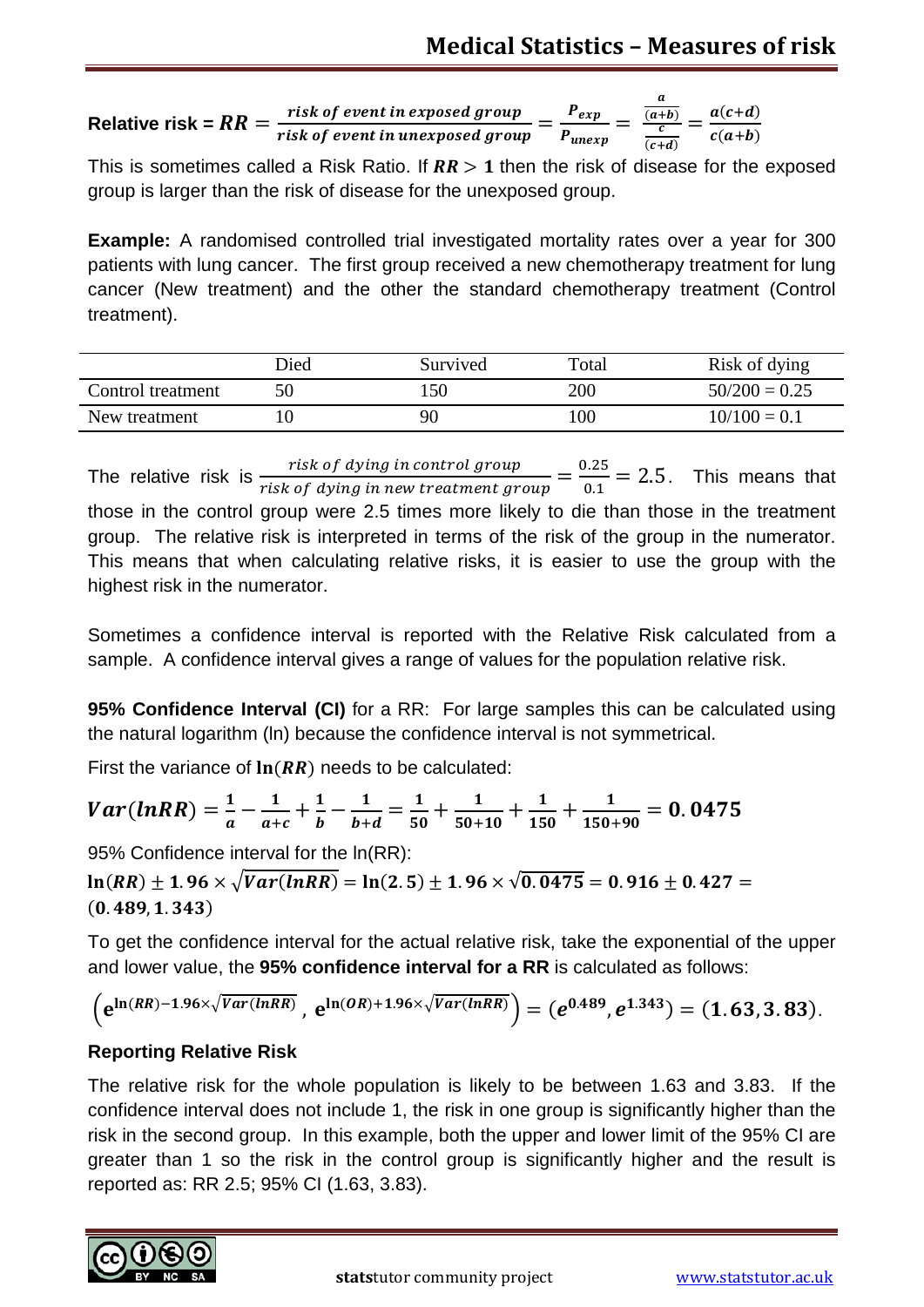The **Relative Risk Difference (RRD)** is given by  $RRD = 1 - RR$  when  $(RR < 1)$ .

Put the smallest risk (treatment group) on top to get a RR under 1:  $\frac{0.1}{0.25} = 0.4$ . Therefore the RRD is  $1 - 0.4 = 0.6$ . The risk of dying is reduced by 60% in the treatment group.

The **Absolute Risk Difference (ARD)** is given by

 $ARR = |P_{exp} - P_{unexp}| = |0.25 - 0.1| = 0.15$ . The absolute risk has decreased by 15%.

The **Number Needed to Treat (NNT)** is defined as the additional number of people you would need to give a new treatment to in order to cure one extra person compared to the old treatment.

The **Number Needed to Treat (NNT)** is calculated using the **Absolute Risk Difference (ARD)** and is given by  $NNT = \frac{1}{ARD} = \frac{1}{0.15} = 6.67$ . This means that 7 people would need to receive the new treatment in order for one extra person to survive compared to the old treatment.

Another common measure used in medical statistics is the **Odds Ratio (OR).** First, odds are calculated using  $odds = \frac{p}{1-p}$ , where  $p$  is the probability of an event occurring.

Therefore, the odds of the event in the exposed group would be  $odds_{exp} = \frac{P_{exp}}{1-P_{ex}}$ and similarly the odds of event in the unexposed group would be  $odds_{unexp} = \frac{P_{unexp}}{1-P_{unexp}}$ .

Then the odds ratio is  $\boldsymbol{OR} = \frac{odds_{exp}}{odds_{unern}}$ , in terms of the 2x2 table defined earlier this can be calculated as  $OR = \frac{ad}{bc}$ , which would be the odds of disease in the exposed group compared to the unexposed group. If the  $OR > 1$  then the odds of disease occurring in the exposed group are larger than the odds of disease in the unexposed group, so exposure to the factor has increased the risk of contracting the disease. For our example the odds ratio is  $OR = \frac{ad}{bc} = \frac{50 \times 90}{10 \times 150} = 3$ . The odds ratio looks at the odds of being in a particular treatment group given that you had the disease. So, in this example, those who improved were 3 times more likely to have received the new treatment than the control treatment.

**Note:** The odds ratio and relative risk are similar if the total sample is large and the event is rare.

**95% Confidence Interval (CI)** for an OR: This can be calculated for large samples and must be carried out using the natural logarithm (ln) because the confidence interval is not symmetrical.

First the variance of  $\ln(OR)$  needs to be calculated. This is done using t hollowing formula based on a 2x2 table.

$$
Var(lnOR) = \frac{1}{a} + \frac{1}{b} + \frac{1}{c} + \frac{1}{d} = \frac{1}{50} + \frac{1}{150} + \frac{1}{10} + \frac{1}{90} = 0.138
$$